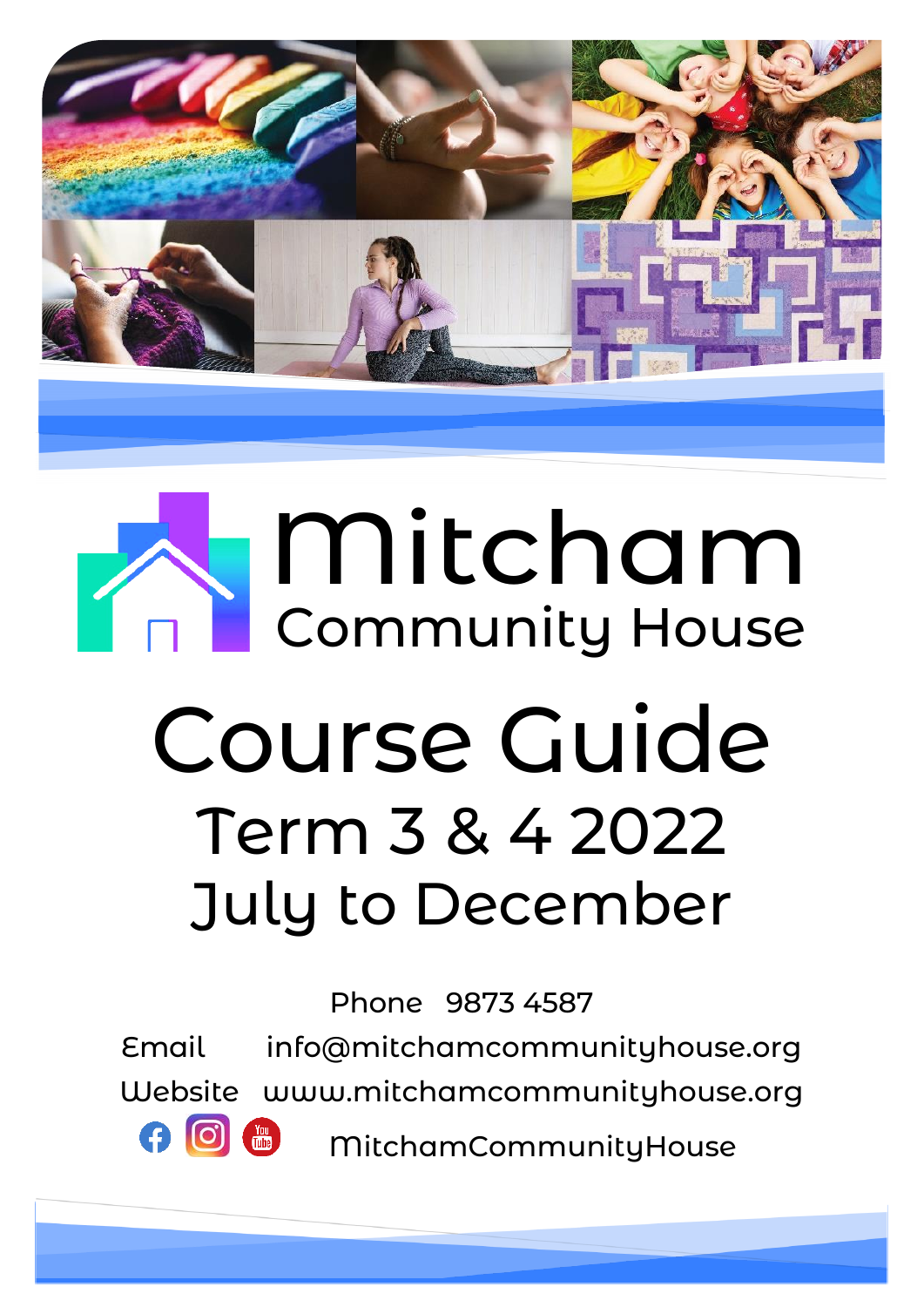# **MITCHAM COMMUNITY HOUSE IS YOUR HOUSE AROUND THE CORNER**

Welcome to Mitcham Community House! We provide a wide range of quality and affordable classes and activities led by qualified and experienced tutors. We are managed by a volunteer Committee of Management and welcome new members. There are volunteer opportunities available in the Office, gardening sub-committees, Childcare, English as an Additional Language Classes and Community Activities. If you have a suggestion about a new class or ways we could improve please let the office staff know.

# **ACCESSIBILITY**

Wheelchair access and accessible car parking.

# **ANNUAL FEE**

In order to keep up the standards re: equipment, chairs, tables etc., MCH Committee have set an annual fee of \$5 per person. This fee is in addition to normal class fees and will apply to everyone, including workshops. It will only be applied once, even if you attend more than one activity.

# **CASUAL FEE**

A come and try fee of \$15, concessions may apply, please contact the office.

# **HOW TO ENROL**

Over the phone, in person or on our website. Every participant is required to fill in an enrolment form. Please inform us if your contact details change.

Payment is required at time of enrolling.

Payment methods - EFT, Cash, Cheque, or Direct Credit.

# **REFUNDS/OTHER POLICIES**

All our policies including our Code of Conduct, Privacy Policy and Classes and Activities Policy can be viewed on our website or contact the office for a hard copy.

# **TUTORS**

Our tutors are fully qualified and experienced and we offer smallcustomised classes. We welcome new programs and activities. If you would like to share your skills with us, please contact the office.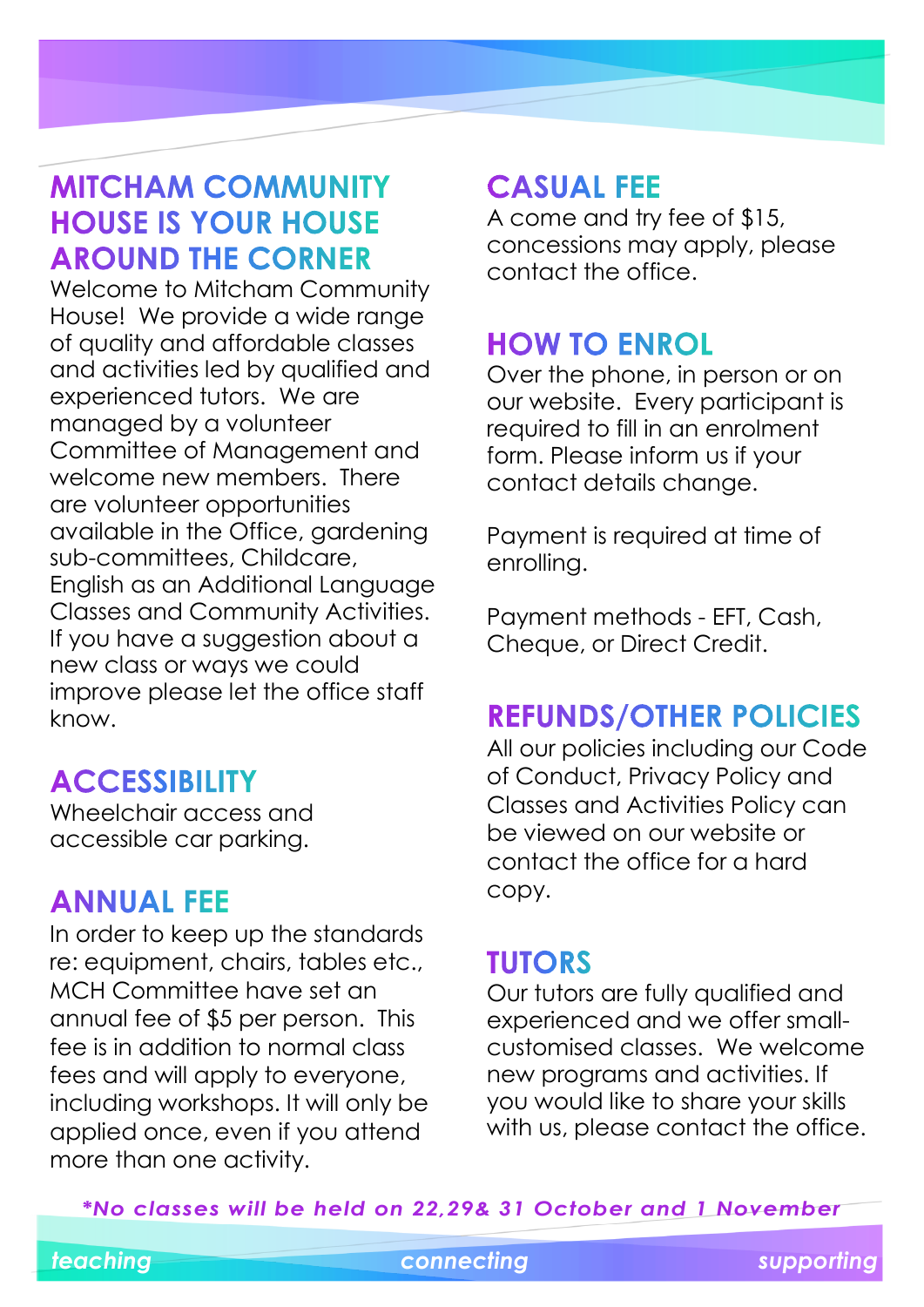# **ADULT EDUCATION ACFE PRE-ACCREDITED TRAINING**

#### **Auslan Intermediate**

Thursday 7:00pm-9:00pm Full fee \$60/Conc. \$50 for 16wks  $Term 3 28$  Jul-15 Sep  $8w$ ks Term 4 6 Oct-24 Nov 8wks *For students who have completed Beginners Auslan.*

#### **English for Migrants (EAL)**

Thursday 9:30am-12:30pm & Friday 9:30am-3:00pm Full fee \$100/Conc. \$50 for 18wks Term 3 21 Jul-16 Sep 9wks Term  $4.6$  Oct – 2 Dec 9wks

#### **L. Steps to Job Success**

Monday 9:30am-2:30pm Full fee \$60/Conc. \$50 for 5wks Term 3 15 Aug-12 Sep 5wks *Gain the skills, knowledge and confidence to enter/re-enter the workforce – from resume writing to careers counselling and information about further study.*

# **ADULT EDUCATION INFORMATION SESSIONS**

#### **Legal Issues for Retirees**

Wednesday 10:30am-12:00pm Term 4 17 August *Learn about common legal issues affecting retirees. Presented by Eastern Community Legal Centre* 

#### **Wiser Driver**

Wednesday 1:00pm-3:00pm Term 4 2, 9, 16 & 23 Nov *Learn about the latest road rules, driver health and tips for driving safely in this FREE 4-week course provided by VicRoads & Whitehorse City Council.* 

#### **Sustainability Morning Tea**

Wednesday 10:30am-12:00pm Term 4 3 August *Join the City of Whitehorse Sustainability team to learn about sustainability and waste. Morning tea provided.*

### **ARTS & CRAFTS**

#### **Art – Mixed Media**

*Explore your creativity using a variety of media with the support of our experienced tutor.* Thursday 10:00am-12:00pm Term 3 14 Jul-15 Sep 10wks \$130 Term 4 6 Oct-15 Dec11wks \$145

Wednesday 1:00pm-3:00pm Term 3 13 Jul-14 Sep 10wks \$130 Term 4 5 Oct-14 Dec11wks \$145

#### **Cake Decorating**

Tuesday 7:00pm-9:30pm Term 3 9 Aug-13 Sep 6wks \$125 Term 4 25 Oct – 6 Dec 6wks \$125\* *Master cake decorating basics. Supply list is available from the office.*

*\*No classes will be held on 22,29& 31 October and 1 November*

**discriming teaching connecting supporting supporting**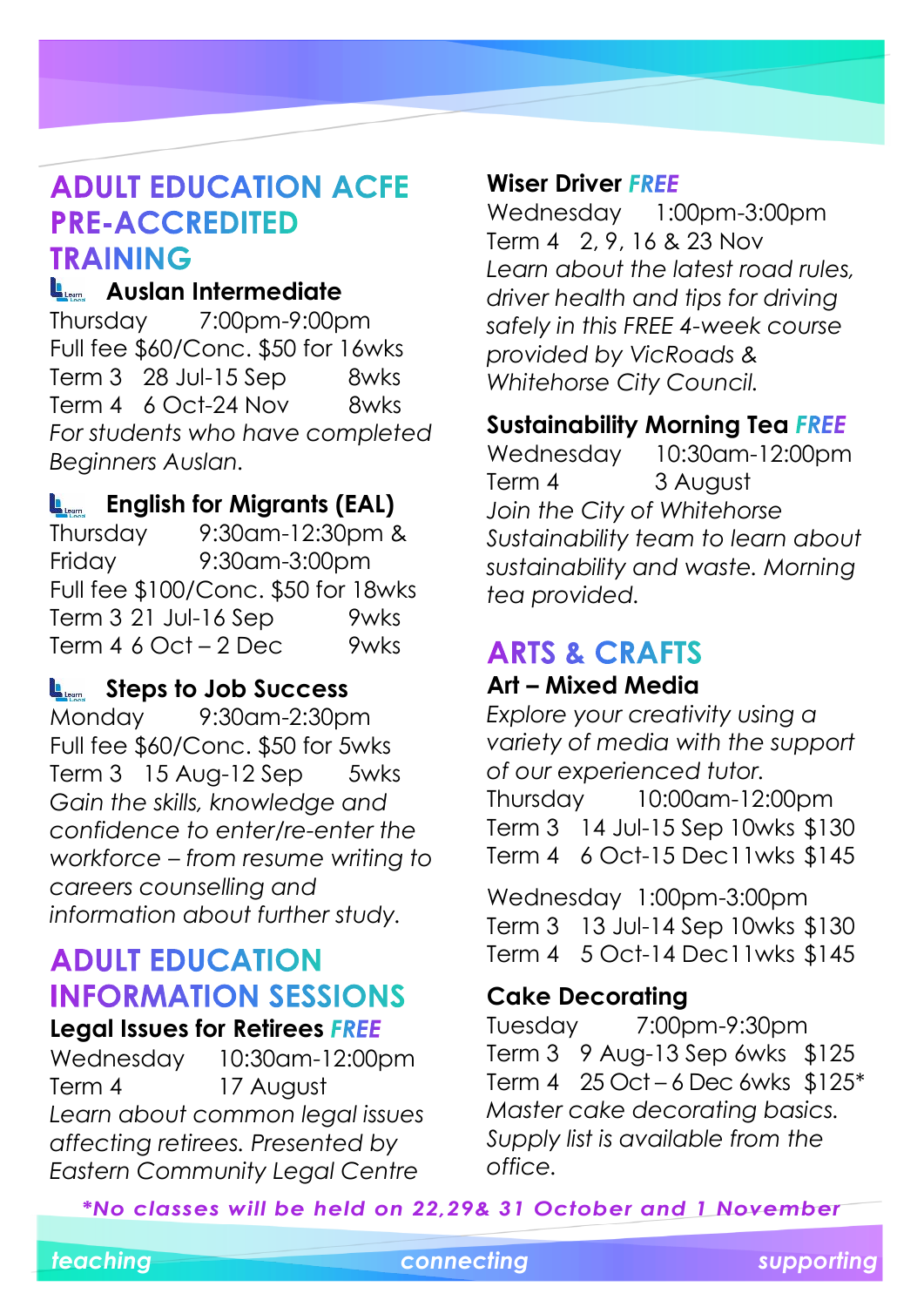#### **Card Making for the Festive Season - Christmas cards**

Saturday 9:30am-12:30pm 5 Nov \$30 *Materials are an additional \$10, payable to the Tutor on the day of the class.*

#### **Card Making - monthly**

Tuesday 9:30am-12:30pm \$30 per session Term 3 19 Jul 16 Aug & 13 Sep Term 4 18 Oct & 15 Nov *Materials are an additional \$10, payable to the Tutor on the day of the class.*

# **Children's Activities**

*(see back page for information about our Childcare Centre)*

#### **NEW Kids Yoga and Meditation**

Thursday 4:00pm-5:00pm Term 4 6 Oct-15 Dec 11wks \$125 *Help your child develop strength and flexibility and manage stress and anxiety. Ages 5-13yrs.*

#### **Playgroups**

*(Fee is per family)* Monday 9:30am-11:30am Term 3 11 Jul-12 Sep 10wks \$110 Term 4 3 Oct-12 Dec 10wks\$110\*

Wednesday 9:30am-11:30am Term 3 13 Jul-14 Sep 10wks \$110 Term 4 5 Oct-14 Dec 11wks\$121\*

#### **Grandparents Playgroup**

*(fortnightly)* Tuesday 9:30am-11:30am Term 3 12 Jul-6 Sep 5wks \$55 Term 4 11 Oct-6 Dec 5wks \$55

# **COMPUTERS & IT**

*(BYO Device)*

#### **Getting more from your smartphone & tablet**

Thursday 10:30am-12:30pm Term 3 18 Aug-15 Sep 5wks \$85 *Learn how to make the most of your devices.* 

#### **Buying and selling on Gumtree and Facebook Marketplace**

Tuesday 1:00pm-3:00pm Term 3 16 Aug-30 Aug 3wks \$35 *Get a bargain or make extra cash from your unwanted goods!* 

#### **Master your laptop (Windows 10, 11 or MacBook)**

Thursday 10:30am-12:30pm Term 4 10 Nov-8 Dec 5wks \$85 *Learn useful tips to go further with a laptop. Ideal for seniors and jobseekers.* 

#### **Take better photos with your smart phone or tablet**

Tuesday 1:00pm-3:00pm Term 4 8 Nov-15 Nov 2wks \$30 *Suits Beginners and Apple and Android devices.* 

*\*No classes will be held on 22,29& 31 October and 1 November*

*teaching connecting supporting*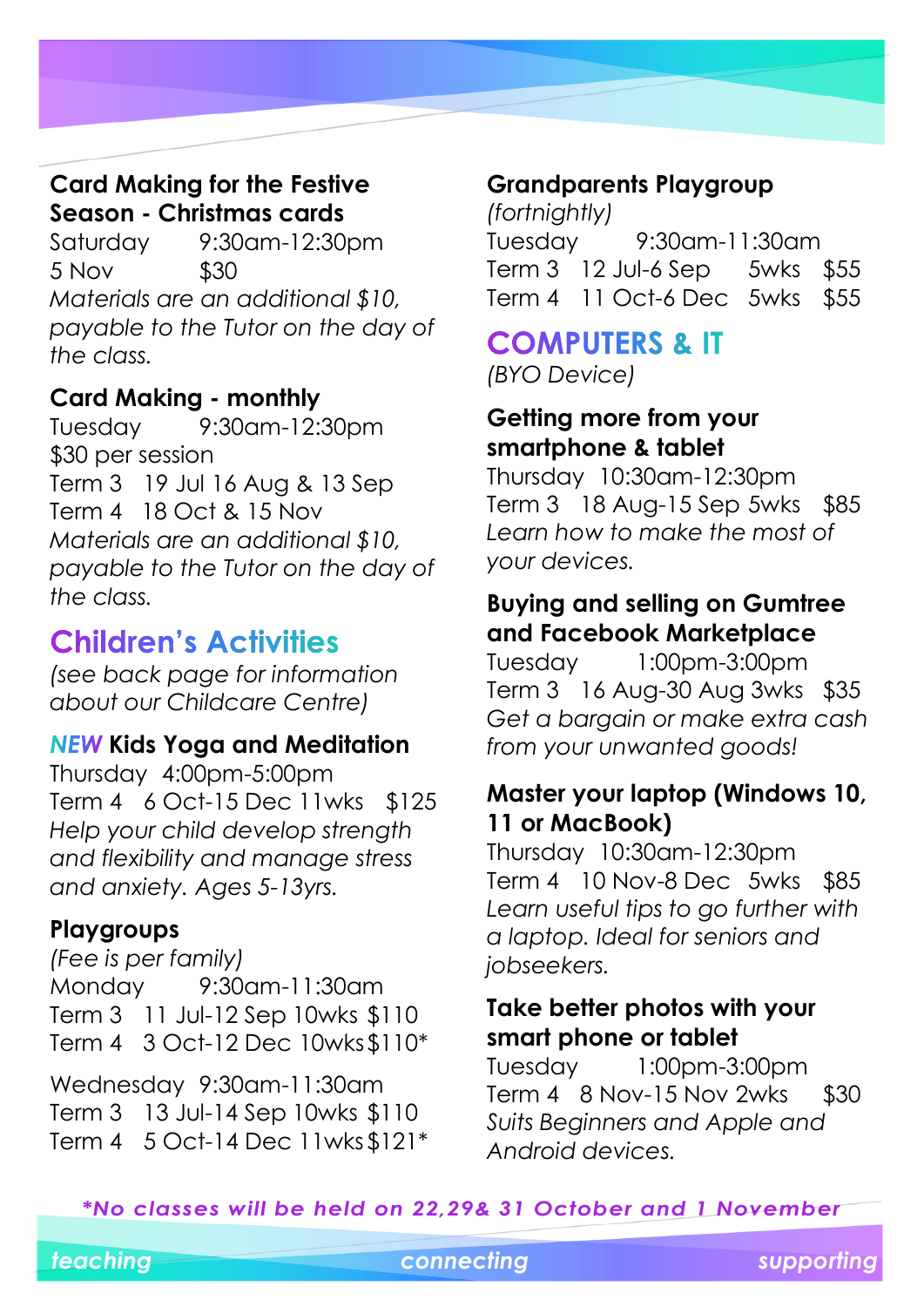# **HEALTH & FITNESS**

#### **Balance for Body - Strength and Falls Prevention**

Friday 1:30pm-2:30pm Term 3 15 Jul-16 Sep 10wks \$115 Term 4 7 Oct-16 Dec 11wks \$125 *Improve balance and build strength to reduce the risk of injury through falls in this gentle class.*

#### **Chair Yoga**

Monday 10:30am-11:30am Term 3 11 Jul-12 Sep 10wks \$115 Term 4 3 Oct-12 Dec10wks \$115\* *Progress at your own pace and level in this gentle class. Perfect for those returning to exercise after an injury or surgery.*

#### **Chair-based Exercises**

Wednesday 1:00pm-2:00pm Term 3 13 Jul-14 Sep 10wks \$115 Term 4 5 Oct-14 Dec11wks \$125 *Stretch and balance your whole body. Perfect for those having difficulty getting up and down from floor-based exercise.*

**Monday Rambles** (walking group) *(Walks take place at various eastern suburbs locations, own transport required)* Monday 10:00am-12noon Term 3 11 Jul-12 Sep 10wks Term 4 3 Oct-28 Nov 8wks\* \$4 per semester

#### **Meditation**

*Experience the bliss of stress relief and inner peace through guided visualisation, breathing, gentle stretching and meditation.* Monday 8:15pm-9:15pm Term 3 11 Jul-12 Sep 10wks \$115 Term 4 3 Oct-12 Dec10wks \$115\*

#### **Pilates**

Monday 5:30pm-6:30pm *or* 6.30pm-7.30pm Term 3 11 Jul-12 Sep 10wks \$115 Term 4 3 Oct-12 Dec10wks \$115\* Tuesday 6:00pm-7:00pm Term 3 12 Jul-13 Sep 10wks \$115 Term 4 4 Oct-13 Dec10wks \$115\* Thursday 6:15pm-7:15pm

Term 3 14 Jul-15 Sep 10wks \$115 Term 4 6 Oct-15 Dec 11wks \$125

#### **NEW Pilates for mobility issues**

*In this class there is no getting up and down - you stay on the mat. Perfect for beginners or those with limited mobility.*

Thursday 9:15am-10:15am Term 3 14 Jul-15 Sep 10wks \$115 Term 4 6 Oct-15 Dec 11wks \$125

#### **Qigong-Moving Meditation**

Monday 2:30pm-3:30pm Term 3 11 Jul-12 Sep 10wks \$115 Term 4 3 Oct-12 Dec10wks \$115\* *Gain tranquillity through a series of gentle and graceful movements. Suitable for beginners.*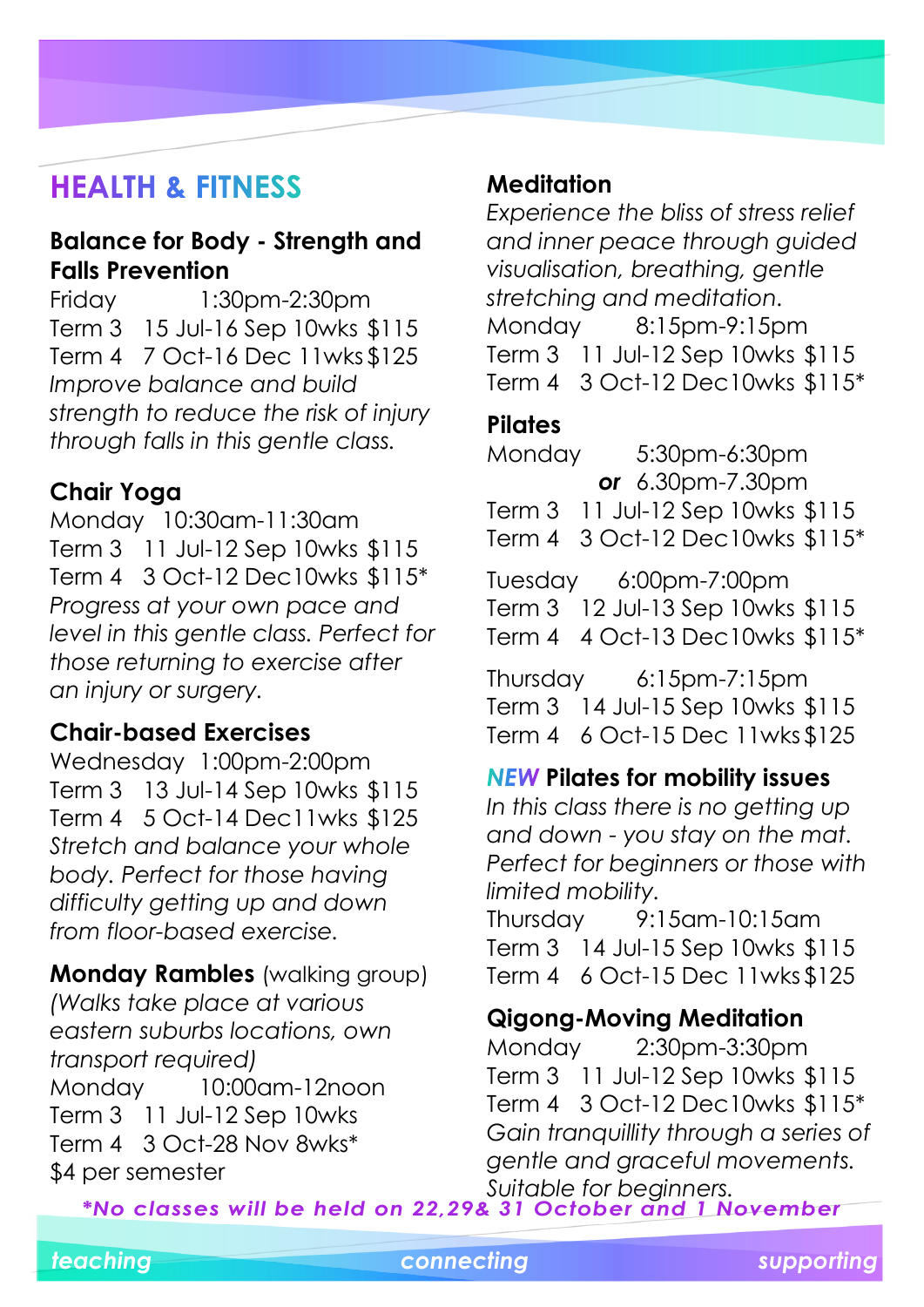#### **HEALTH & FITNESS** continued

#### **Qigong**

Monday 12:00pm-1:00pm Term 3 11 Jul-12 Sep 10wks \$115 Term 4 3 Oct-12 Dec10wks \$115\* *Decrease stress and enhance energy in this more advanced Qi Gong class.* 

#### **Strength Training**

*Lose weight and gain strength using light barbells to increase muscle tone. Beginners welcome!* Monday 8:50am-10:05am Term 3 11 Jul-12 Sep 10wks \$115 Term 4 3 Oct-12 Dec10wks \$115\*

Tuesday 10:15am-11:30am Term 3 12 Jul-13 Sep 10wks \$115 Term 4 4 Oct-13 Dec 10wks\$115\*

Friday 9:30am-10:45am *or* 11:00am-12:15pm Term 3 15 Jul-16 Sep 10wks \$115 Term 4 7 Oct-16 Dec 11wks \$125

### **NEW Tai Chi for Falls Prevention**

Tuesday 11:45am-12:45pm Term 3 12 Jul-13 Sep 10wks \$115 Term 4 4 Oct-13 Dec 10wks\$115\* *Improve balance and stability and learn about falls prevention in this gentle exercise class. Suitable for beginners and seniors.*

### **Tai Chi, Advanced**

Monday 1:15pm-2:15pm Term 3 11 Jul-12 Sep 10wks \$115 Term 4 3 Oct-12 Dec10wks \$115\*

**Walk 'n' Talk** (walking group) Wednesday 9:30am-10:30am Term 3 13 Jul-14 Sep 10wks Term 4 5 Oct-14 Dec11wks \$15 per semester

#### **Yoga**

Monday 7:00pm-8:00pm Term 3 11 Jul-12 Sep 10wks \$115 Term 4 3 Oct-12 Dec10wks \$115\*

Tuesday 7:00pm-8:00pm *or* 8:15pm-9:15pm

Term 3 12 Jul-13 Sep 10wks \$115 Term 4 4 Oct-13 Dec10wks \$115\*

Wednesday 5:50pm-6:50pm Term 3 13 Jul-14 Sep 10wks \$115 Term 4 5 Oct-14 Dec 11wks \$125

Thursday 1:00pm-2:00pm *or* 2:10pm-3:10pm Term 3 14 Jul-15 Sep 10wks \$115 Term 4 6 Oct-15 Dec 11wks \$125

#### **NEW Yoga for Men**

*Feel at ease in this yoga class taught by a male instructor.* Wednesday 7:00pm-8:00pm Term 3 13 Jul-14 Sep 10wks \$115 Term 4 5 Oct-14 Dec 11wks \$125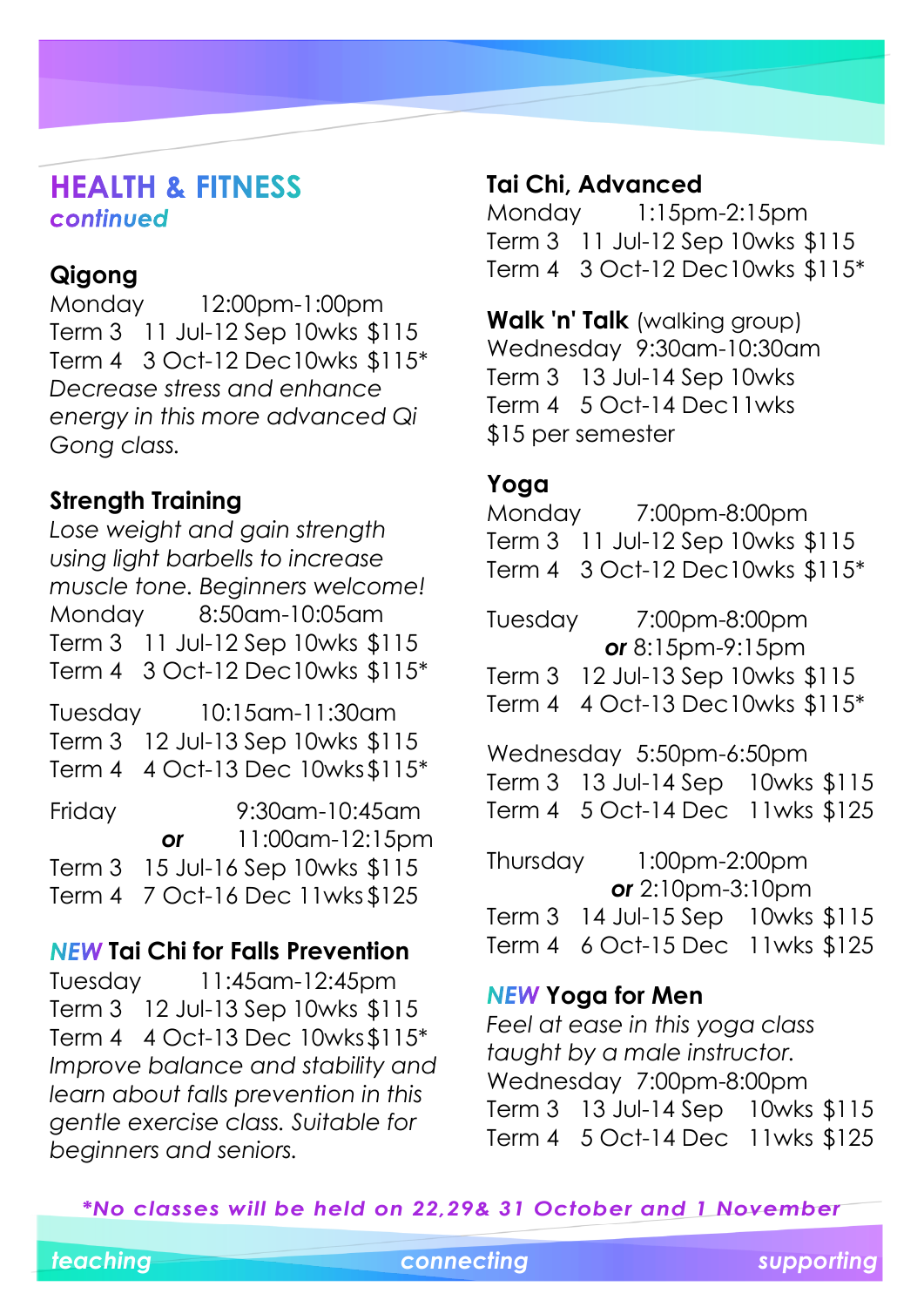# **LANGUAGES**

#### **French, Beginners**

*Learn French in small friendly classes with an experienced tutor.* Saturday 10:00am-12noon Term 3 23 Jul-10 Sep 8wks \$120 Term 4 8 Oct-10 Dec 8wks \$120

#### **French, Intermediate 1**

Tuesday 6:30pm-8:30pm Term 3 26 Jul-13 Sep 8wks \$120 Term 4 11 Oct-6 Dec8wks \$120\* *This class is held online via zoom.*

#### **French, Advanced**

Friday 10:00am-12noon Term 3 29 Jul-16 Sep 8wks \$120 Term 4 14 Oct-2 Dec8wks \$120

#### **Italian for Everyone**

Monday 10:00am-12:00pm Term 3 25 Jul-12 Sep 8wks \$120 Term 4 10 Oct-5 Dec 8wks \$120\* *Learn Italian from our experienced native speaking tutor. Gain the skills to communicate on your next holiday and learn about Italian culture.*

# **SOCIAL ACTIVITIES & SPECIAL INTERESTS**

#### **Book Club**

\$55 per year, books additional Monday 7:30pm-9:00pm Term 3 11 Jul, 8 Aug & 5 Sep Term 4 3 Oct, 7 Nov & 5 Dec

#### **Creative Writing Group**

*(self-directed)* Thursday 10:00am-12:00pm Term 3 14 Jul-15 Sep 10wks \$50 Term 4 6 Oct-15 Dec 11wks \$50

#### **Dine Out Dinner Club**

Monday 6:30pm 12 Sep & 21 Nov Dine with MCH friends at the Mitcham Hotel, at own expense. Contact the office to confirm your place and allow for booking one week prior to the meeting date.

#### **Knitting for Charity**

\$20 per term Monday 1:00pm-3:00pm Term 3 11 Jul-12 Sep 10wks Term 4 3 Oct-12 Dec 10wks\*

#### **MCH Furniture Restoration Group**

All enquiries to Ed on 9878 0046. Meets at Vermont Men's Shed on Monday nights.

For those wanting to learn French Polishing, Upholstery & Furniture Restoration. Fees apply.

#### **Patchwork Group**

*(self-directed)* Monday 10:00am-12:00pm Term 3 11 Jul-12 Sep 10wks Term 4 3 Oct-12 Dec 10wks\*

*\*No classes will be held on 22,29& 31 October and 1 November*

*teaching connecting supporting*